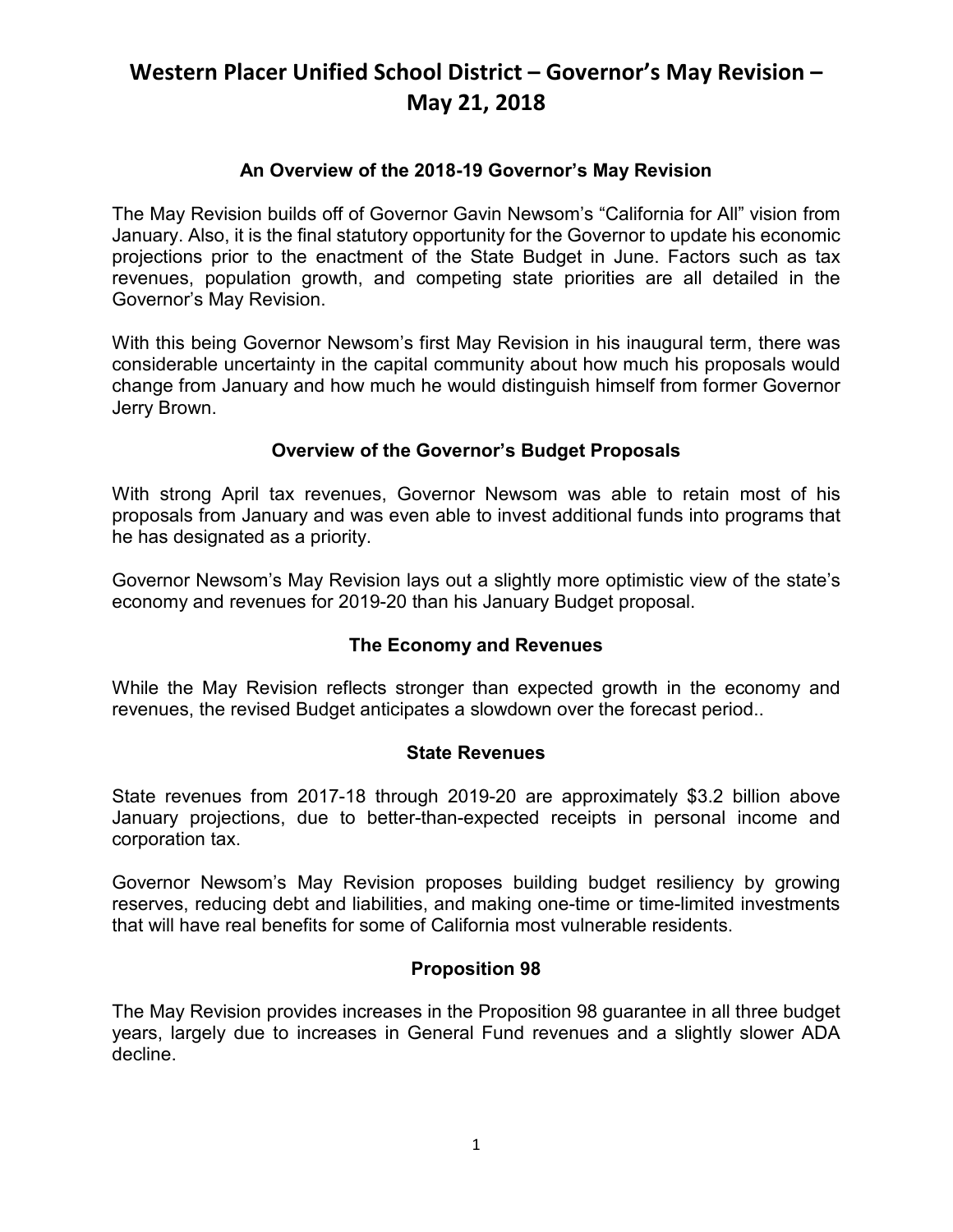### Current- and Prior-Year Minimum Guarantee

Proposition 98 funding levels have increased from the 2018 Governor's Budget for both 2017-18 and 2018-19 even with continued declines in ADA. This is a reversal from January, where the funding levels for both 2017-18 and 2018-19 had declined from the 2018 Budget Act.

For the 2018-19, the May Revision adjusts the Proposition 98 guarantee up by \$278.8 million from the Governor's Budget for an estimated \$78.1 billion. In 2017-18 a more modest increase of \$78.4 million is reflected, increasing the minimum guarantee from \$75.5 billion to \$75.6 billion.

#### 2019-20 Minimum Guarantee

For 2019-20, the May Revision proposes a Proposition 98 guarantee of \$81.1 billion, an increase of \$389.3 million from the Governor's Budget and \$3 billion year over year.

### **Cost-of-Living Adjustment, Average Daily Attendance & LCFF**

The May Revision includes a COLA for many K-12 education programs, including the LCFF, and is calculated to be 3.26% for the 2019-20 fiscal year, a slight decrease from the 3.46% estimated in January.

The 3.26% statutory COLA will also be applied to programs outside of the LCFF. These include Special Education, Child Nutrition, Foster Youth, Preschool, American Indian Education Centers, and American Indian Early Childhood Education.

With the release of the Governor's 2019-20 May Revision, the Department of Finance has revised estimates of the statutory cost-of-living adjustments (COLAs) after 2019-20. The table below illustrates the COLAs along with the Local Control Funding Formula (LCFF) gap funding in each year:

|                       | 2018-19           | 2019-20 | 2020-21  | 2021-22 |
|-----------------------|-------------------|---------|----------|---------|
|                       | 2 71%             |         |          |         |
| <b>Statutory COLA</b> | $(3.7%$ for LCFF) | 3.26%   | $3.00\%$ | 2.80%   |
| LCFF Gap Funding %    | 100.00%           |         |          |         |

*For WPUSD, the decrease in the 2019-20 projected COLA reduces LCFF base funding by \$115,000.*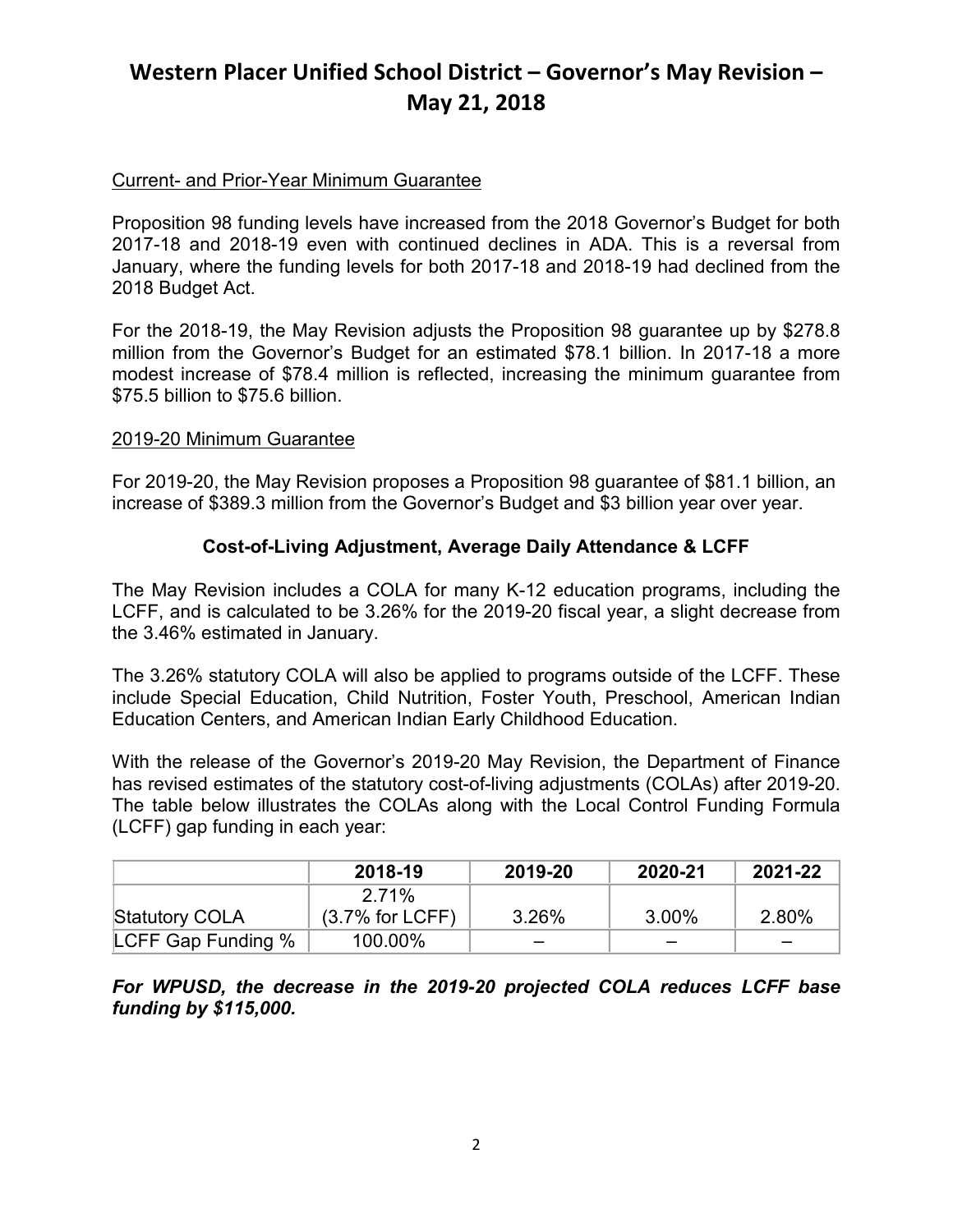### **Charter Schools**

The May Revision proposes to "level the playing field" between traditional school districts and charter schools. Specifically, it calls for four proposals to "prevent families from being wrongfully turned away from the public school of their choice." The May Revision proposes:

- 1. Prohibiting charter schools from discouraging enrollment or encouraging disenrollment from charter schools based on academic performance or student characteristic (e.g., Special Education status).
- 2. Prohibiting charter schools from requesting or requiring the submittal of student academic records prior to enrollment in the charter school.
- 3. Creating a process for current or prospective charter school families to report concerns to the respective authorizer.
- 4. Requiring the CDE to determine whether data from the California Longitudinal Pupil Assessment Data System can be used to identify charter school enrollment disparities for further investigation and intervention by the respective authorizer.

## **CalSTRS**

The Governor's May Revision proposes an additional investment to further reduce the CalSTRS employer contribution rate from the statutory rate of 18.13% to 16.7% in 2019- 20. The May Revision adds \$150 million of one-time non-Proposition 98 funds to the \$3 billion that was part of the January proposal to reduce the employer share of the CalSTRS unfunded liability. The proposal retains the decrease in the employer rate that was included in the January proposal of 19.1% to 18.1% in 2020-21.

### *For WPUSD, the decrease in CalSTRS statutory rate is projected to bring an additional \$132,000 of savings for the 2019-20 budget year.*

### **In Closing**

While Governor Newsom's May Revision does not forecast an impending recession, his state spending plan for the upcoming year is based on conservative economic and revenue assumptions, similar to his predecessor's.

The latest data on the U.S. economy shows no signs of weakness. The first quarter gross domestic product increased 3.2%, exceeding the forecasts of most economists, and the national unemployment rate has hit a 50-year low. Nevertheless, there is growing concern that a downturn may be looming in late 2020. By retaining a modest General Fund revenue forecast, the May Revision reflects this concern.